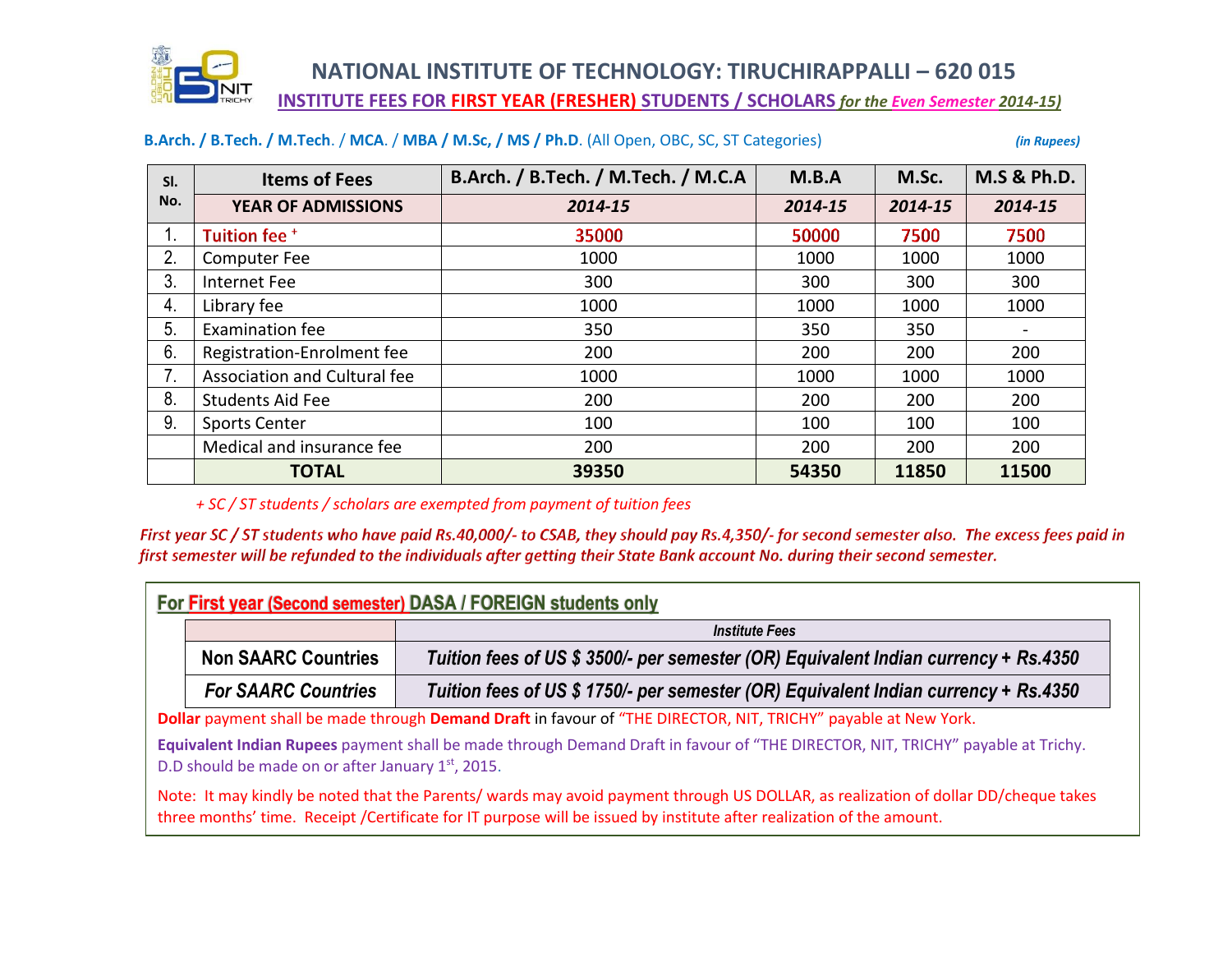

# **NATIONAL INSTITUTE OF TECHNOLOGY: TIRUCHIRAPPALLI – 620 015 INSTITUTE FEES FOR SENIOR STUDENTS / SCHOLARS** *for the Even Semester 2014-15)*

| SI.<br>No. | <b>Items of Fees</b>         | B.Arch. / B.Tech. / M.Tech.                 | M.Sc.   | <b>M.C.A.</b>        | M.B.A.  | <b>M.S.</b>           | Ph.D.                 |                           |
|------------|------------------------------|---------------------------------------------|---------|----------------------|---------|-----------------------|-----------------------|---------------------------|
|            | YEAR OF ADMISSIONS           | 2013-14 / 2012-13 / 2011-12<br>$/2010 - 11$ | 2013-14 | 2013-14 &<br>2012-13 | 2013-14 | 2009-10 to<br>2013-14 | 2009-10 to<br>2013-14 | 2008-09&<br><b>BEFORE</b> |
| 1.         | Tuition fee +                | 17500                                       | 3000    | 12500                | 25000   | 10000                 | 7500                  | 5000                      |
| 2.         | Computer fee                 | 1000                                        | 1000    | 1000                 | 1000    | 1000                  | 1000                  | 1000                      |
| 3.         | Internet fee                 | 300                                         | 300     | 300                  | 300     | 300                   | 300                   | 300                       |
| 4.         | Library fee                  | 1000                                        | 1000    | 1000                 | 1000    | 1000                  | 1000                  | 1000                      |
| 5.         | <b>Examination fee</b>       | 350                                         | 350     | 350                  | 350     |                       |                       |                           |
| 6.         | Registration-Enrolment fee   | 200                                         | 200     | 200                  | 200     | 200                   | 200                   | 200                       |
| 7.         | Association and Cultural fee | 1000                                        | 1000    | 1000                 | 1000    | 1000                  | 1000                  | 1000                      |
| 8.         | Students Aid fee             | 200                                         | 200     | 200                  | 200     | 200                   | 200                   | 200                       |
| 9.         | <b>Sports Center</b>         | 100                                         | 100     | 100                  | 100     | 100                   | 100                   | 100                       |
| 10.        | Medical and insurance fee    | 200                                         | 200     | 200                  | 200     | 200                   | 200                   | 200                       |
|            | <b>TOTAL</b>                 | 21850                                       | 7350    | 16850                | 29350   | 14000                 | 11500                 | 9000                      |

### **B.Arch. / B.Tech. / M.Tech**. / **M.Sc. / MCA**./ **MBA /MS / Ph.D**. (All Open, OBC, SC, ST, DASA, Foreign) Categories *(in Rupees)*

+ SC / ST / DASA / Foreign students / scholars are exempted from payment of tuition fees

## **All final semester students should pay an additional amount of Rs.1000/- towards Convocation fee along with their semester fee.**

For final year (Open, OBC) students

| B.ARCH / B.TECH./ M.TECH. (Open, OBC) Category students    | $-$ Rs.22,850/ $-$ |
|------------------------------------------------------------|--------------------|
| M.BA. (Open, OBC) Category students                        | $-$ Rs.30,350/ $-$ |
| MCA (Open, OBC) Category students                          | $-$ Rs.17,850/ $-$ |
| M.Sc. (Open, OBC) Category students                        | $-Rs.8,350/-$      |
| For All courses - (SC/ST/ DASA/ Foreign) Category students | $-Rs.5,350/-$      |